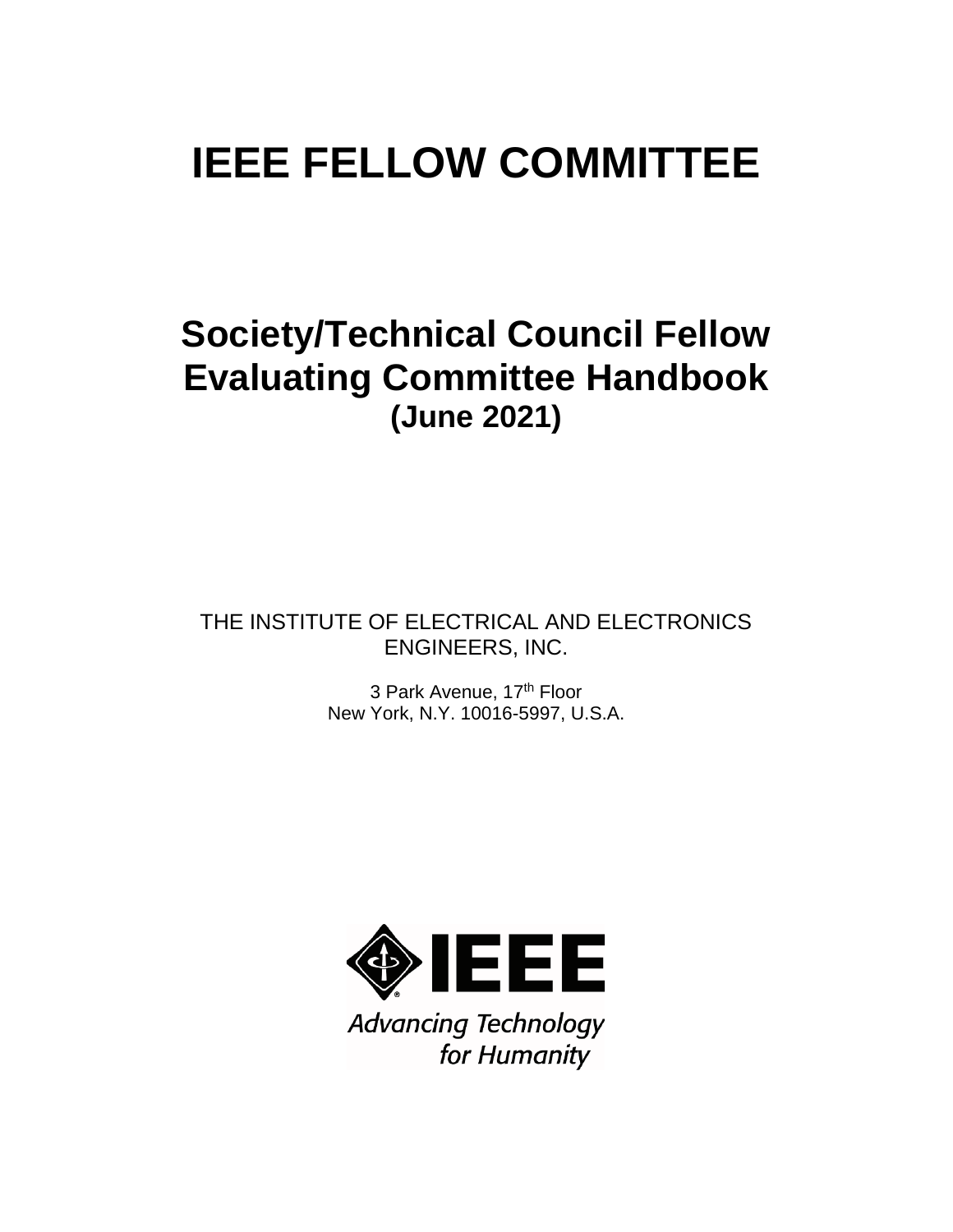### **IEEE Fellow Committee**

## **S/TC Fellow Evaluating Committee Handbook**

| $1_{-}$<br>1.1 | <b>INTRODUCTION</b><br><b>Section Labeling</b>                                                                          | $\boldsymbol{2}$<br>$\overline{2}$ |
|----------------|-------------------------------------------------------------------------------------------------------------------------|------------------------------------|
|                | 2. GOAL OF THE S/TC-FEC                                                                                                 | $\boldsymbol{2}$                   |
|                | 3. CONFLICT OF INTEREST                                                                                                 | 3                                  |
|                | <b>RESPONSIBILITIES AND ELIGIBILITY REQUIREMENTS OF S/TC-FECS -</b>                                                     | 3                                  |
|                | 4. THESE POLICIES ARE GIVEN IN THE FELLOW OPERATIONS MANUAL, SEE<br><b>SECTION 9.5 AND ITS SUBSECTIONS.</b>             | 3                                  |
| 5.1            | 5. COLLABORATION BETWEEN THE S/TC-FEC AND OTHER S/TC COMMITTEES<br>The Role and Limitations of Fellow Search Committees | 3<br>$\overline{\mathbf{3}}$       |
|                | 6. TRANSPARENCY REQUIREMENTS (FC 2019)                                                                                  | 4                                  |
|                | 7. APPROVAL PROCESS FOR THE S/TC-FEC FINAL EVALUATION FORMS                                                             | $\boldsymbol{4}$                   |
| 8.             | <b>BEST PRACTICES FOR APPOINTING S/TC-FEC MEMBERS</b>                                                                   | 5                                  |
| 9.             | <b>FURTHER READING</b>                                                                                                  | 5                                  |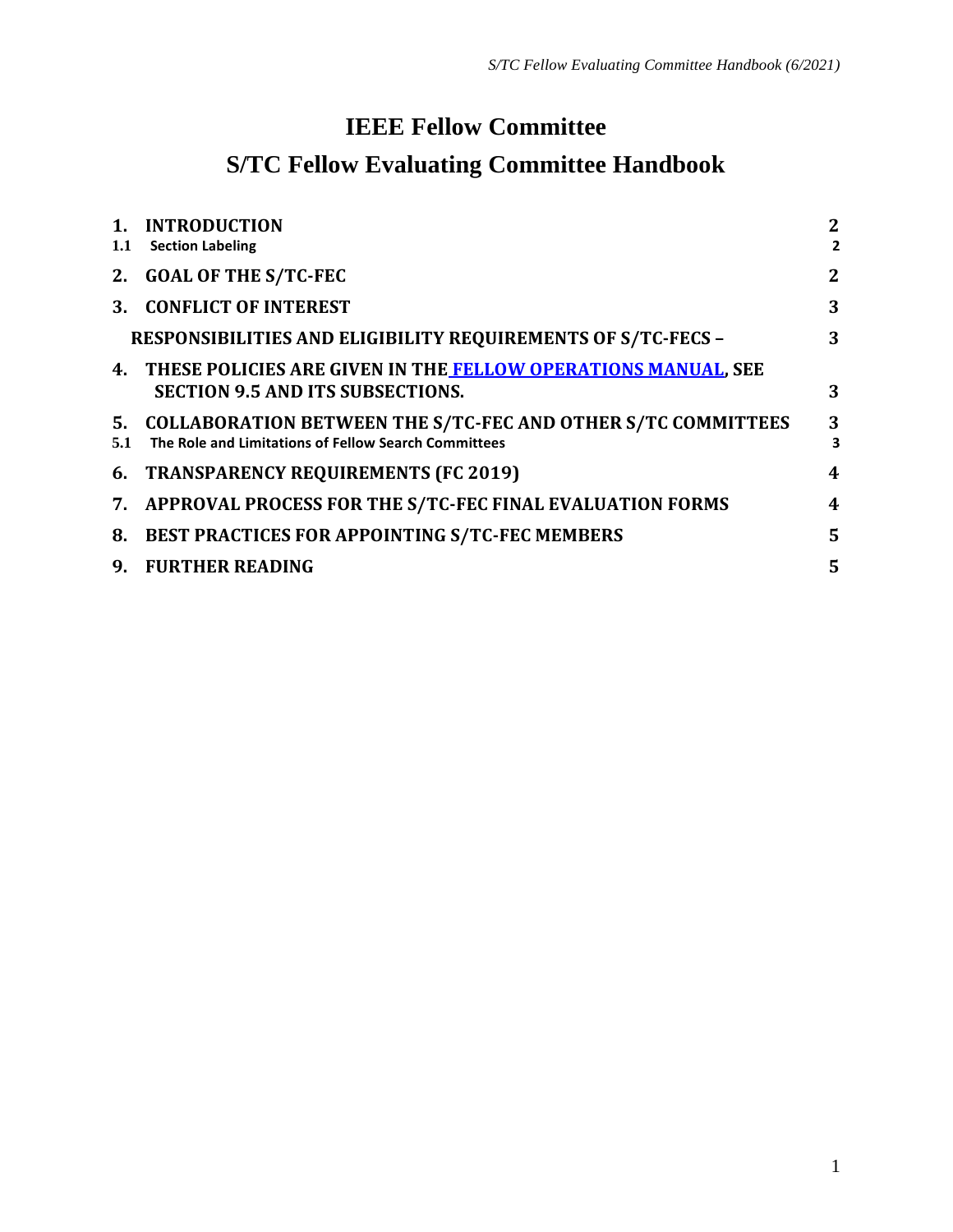#### **1. Introduction**

The IEEE Fellow Committee (IEEE FC) Operations Manual (hereafter referred to as "Manual") contains the main policies for the Fellow Nomination and Evaluation process.

This normative Handbook complements the Manual specifying additional requirements, responsibilities, and recommendations for S/TC-FECs in addition to those already specified in the Manual. This Handbook shall be reviewed at least annually to ensure that the procedures and information given are up to date and shall be posted on the IEEE Fellow webpage. In case of any discrepancy, the Manual takes precedence over this Handbook.

Amendments to this Handbook shall require approval of the Fellow Strategic Planning Subcommittee (FSPS) and the IEEE FC Chair. The IEEE FC and the IEEE Board of Directors (IEEE BoD) shall be notified in a timely fashion of any amendment to this Handbook.

Hereafter, IEEE FC Members (except Chair/Vice-Chair) shall be referred to as "IEEE Judges" and S/TC-FEC members (except the Chair) as "Evaluators."

#### **1.1 Section Labeling**

With the goal of maintaining some history on who and when policies were approved, labels have been added to the end of a Section title followed by the year the decision was made.

The labels are:

- 1. "**BoD**": consequence of a resolution of the IEEE BoD or change in higher precedence documents (IEEE Constitution, Bylaws, and Policies)
- 2. "**FC**": resolution of the IEEE Fellow Committee
- 3. "**FSPS**": resolution of the IEEE Fellow Strategic Planning Subcommittee

If a Section title has no label, then it means that what is specified is a legacy policy inherited from the 2015 Manual or a policy added to align with practices in use up to June 2016.

#### **2. Goal of the S/TC-FEC**

As specified in the Manual, the goal of an S/TC-FEC is to provide IEEE Judges with a critical technical evaluation and an assessment of the degree of qualification of Nominees referred to that S/TC by the Nominator. This evaluation shall be performed by the S/TC-FEC by completing an S/TC-FEC Evaluation Form for each referred Nominee and then forwarding it to the IEEE FC. The IEEE Judges shall subsequently score the "Strength of S/TC Support" rating category based on the information contained in the S/TC-FEC Evaluation Form, as specified in the Manual in §17.3.

S/TC Evaluators shall evaluate the Nominee's contributions, role, and impact according to the same evaluation principles followed by the IEEE Judges, as specified in the Manual in §17.1. Additionally, S/TC Evaluators shall also:

- 1. Provide a technical assessment only, disregarding any service the Nominee may have provided to the S/TC or IEEE.
- 2. Treat equally all Nominees referred to them, regardless of whether they are active as volunteers in the S/TC or active elsewhere or not active at all in IEEE or recommended by other S/TC committees.
- 3. Have no contact with any other S/TC committee on matters related to the Nominees referred to the S/TC and their evaluation, as specified in [§5.](#page-3-0)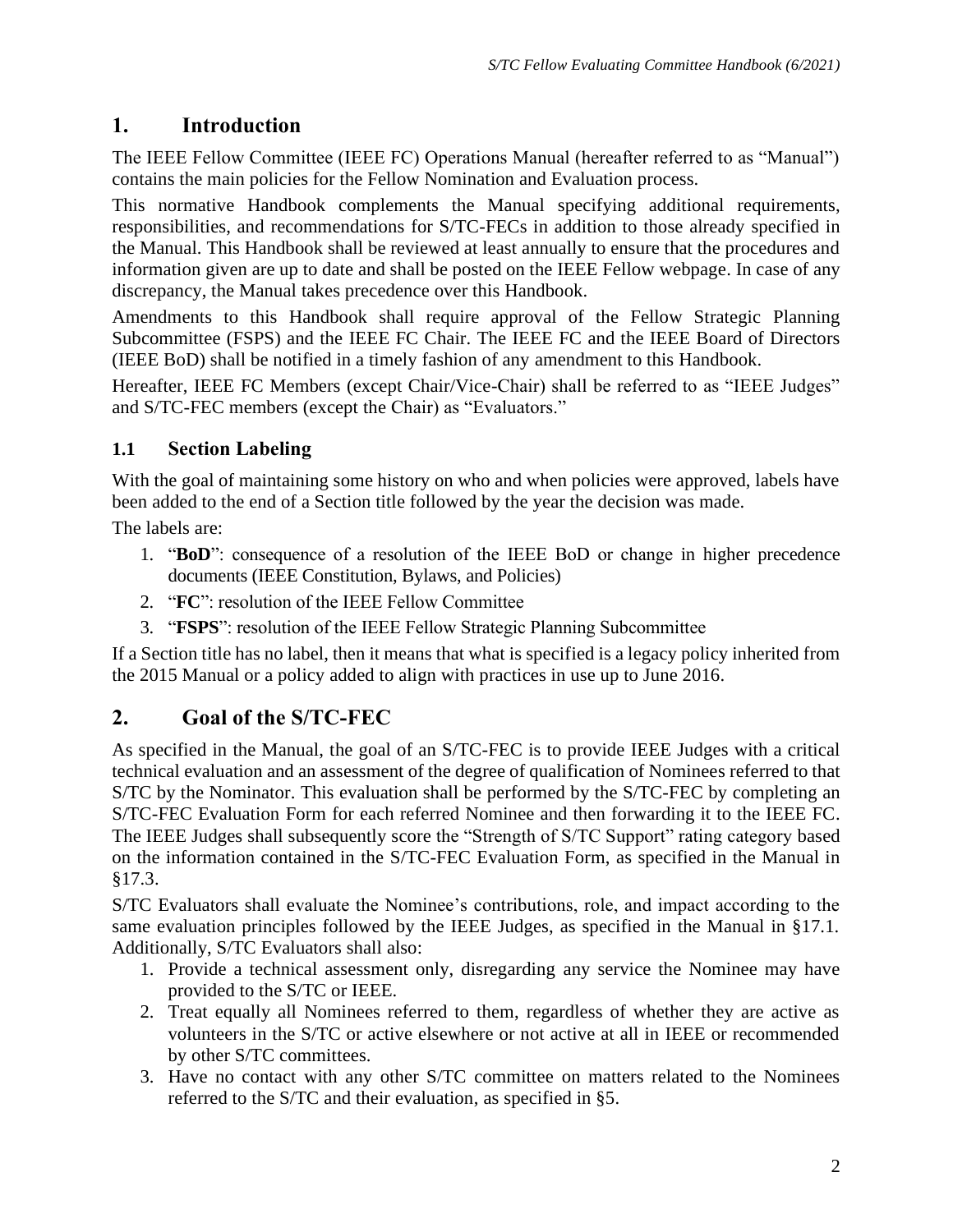#### **3. Conflict of Interest**

It is the responsibility of all S/TC-FEC members to determine, for each item of business where they have a vote or decision-making authority, if a real or perceived conflict of interest may exist. The current IEEE Conflict of Interest Policy can be found in IEEE [Policy](http://www.ieee.org/documents/ieee_policies.pdf) 9.8.

#### <span id="page-3-1"></span>**4. Responsibilities and eligibility requirements of S/TC-FECs –These policies are given in the [Fellow Operations Manual,](https://www.ieee.org/content/dam/ieee-org/ieee/web/org/govern/fellow_operations_manual.pdf) see Section 9.5 and its subsections.**

#### <span id="page-3-0"></span>**5. Collaboration between the S/TC-FEC and Other S/TC Committees**

There shall be neither collaboration nor exchange of any information related to the Nominations referred to a S/TC between the S/TC-FEC and any other committee in its or other S/TCs, such as for example Technical Committees or Fellow Search Committees. Only the S/TC-FEC Members shall have access to Nomination and Endorsement Forms and the information therein shall be kept confidential. No person external to the S/TC-FEC shall receive information on the Nominees or provide input of any kind to the S/TC-FEC (except for the final communication of S/TC Evaluation Forms to the IEEE FC).

If the S/TC-FEC does not have enough expertise to handle the set of Nominees referred to its S/TC, then it implies that the S/TC-FEC may not have been staffed appropriately, the Nominator did not select the most appropriate S/TC, or that a Nominee worked in an esoteric area – which is likely to be a rare occurrence. Should problems arise and additional expertise be needed, additional S/TC Evaluators may be appointed.

#### **5.1 The Role and Limitations of Fellow Search Committees**

We define as an S/TC Fellow Search Committee a committee whose charter is to identify/champion Fellow Nominees inside the S/TC. Not all S/TCs have such a committee and some S/TCs may have more than one such committee. Some such S/TC committees may be known by other names (e.g., Fellow Nomination Committee). Some S/TCs may have multiple such committees (e.g., for different technical areas within an S/TC's scope).

Such Fellow Search Committees can be useful to raise awareness of the Fellow program and increase the number of Nominations from the S/TC. However, Fellow Search Committees and S/TC-FECs shall:

- Operate in complete independence as specified in [§5.](#page-3-0) This independence also implies that Nominations championed by the Search Committee shall not be granted preferential treatment as the S/TC-FEC must not even be aware of the Nominations championed by the Search Committee.
- Share no common members.

It is recommended that the Charter or the Policies & Procedures (P&Ps) of any Fellow Search Committees and the S/TC-FEC be included in the S/TC governing documents and that these clearly state that Search Committees and S/TC-FEC shall operate with complete independence from each other.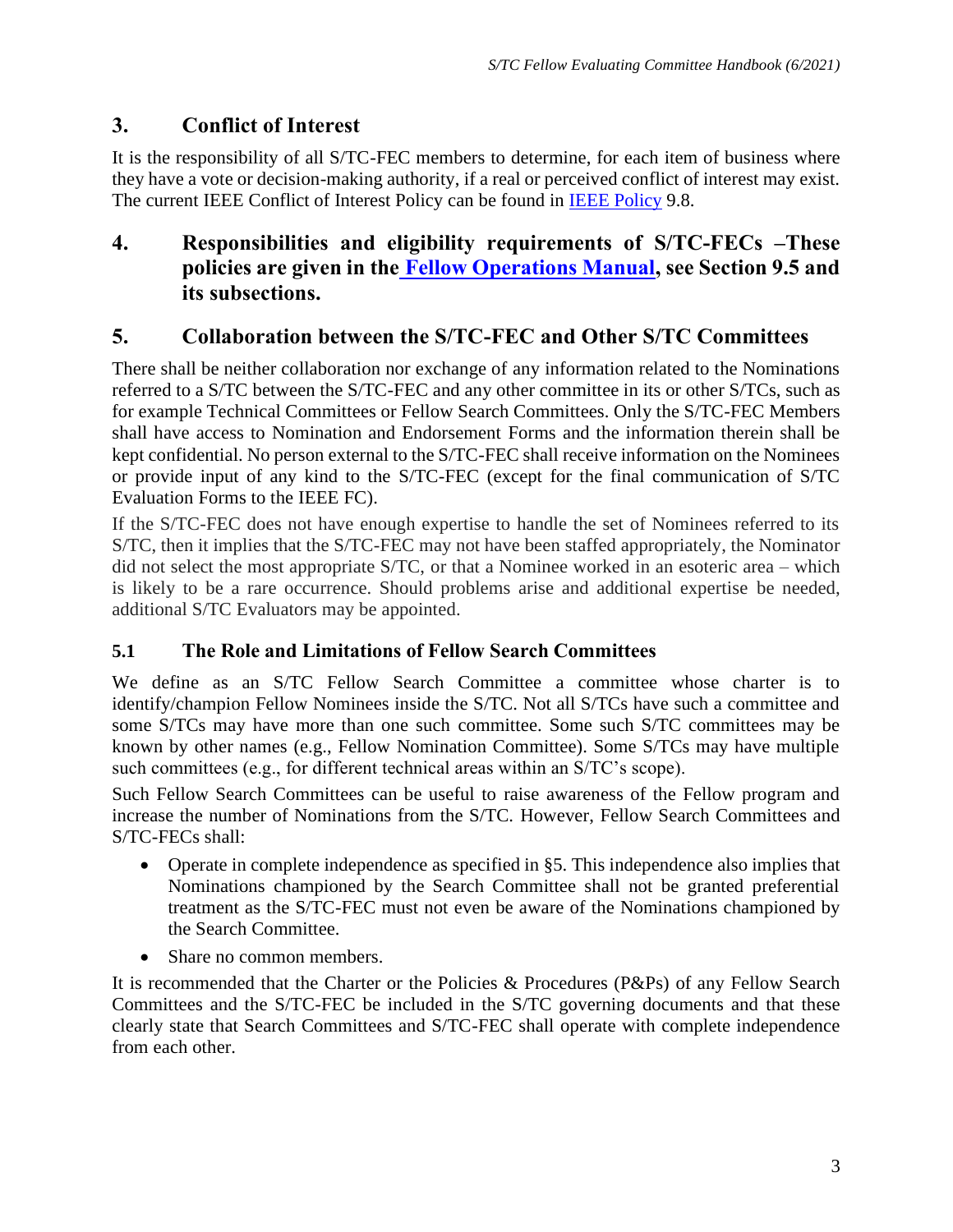#### **6. Transparency Requirements (FC 2019)**

After all Evaluators have submitted their preliminary assessments for all nominees assigned to them, all FEC members shall be able to see the scores and the narratives of all nominees. This is a mandatory requirement that shall be supported by the scoring software.

A Manual policy currently in force requires that, after the FEC Chair submits final evaluations as approved by the FEC, all evaluators will be sent a link allowing them to see all the final forms submitted by the Chair, including the forms of the nominees they have not evaluated.

The Computer Society FEC shall be granted a three-year exception for the transparency requirements above in order to gradually reduce the size of its FEC down to around thirty members. By the start of the evaluations for Fellow Class 2024 (March 2023), the Computer Society shall comply with all the transparency requirements like any other S/TC.

#### **7. Approval process for the S/TC-FEC Final Evaluation Forms**

The main roles of the S/TC-FEC Chair is to be the primary point of contact between the S/TC-FEC and the IEEE FC and to coordinate the process ensuring transparency, ensuring parliamentarian procedures are properly followed, providing guidance to Evaluators, helping Evaluators reach consensus, and meeting deadlines set by the IEEE FC (see also Sect 9.5.5 of the Manual, reported here in [§4,](#page-3-1) for a list of Chair responsibilities). The Chair shall neither perform nor prepare any evaluation and shall not make any decisions related to the evaluation outcome. Vice-Chair(s) and Evaluators shall finalize evaluations.

Once evaluations are finalized, they shall be submitted to the full S/TC-FEC for final approval (simple majority vote required). If there are disagreements among members, the Chair should first help the committee reach consensus but, in case disagreements persist, only a formal vote at a regularly scheduled meeting (in-person or teleconference) can correctly validate the approval of the evaluations. S/TC-FEC Chairs should be aware of this approval requirement (see Manual, §9.5) and should incorporate any additional time for this process into the FEC work schedule accordingly. The deadline set by the FC Chair for submitting all Evaluations is strict and, in the event an S/TC-FEC does not meet it, none of their Evaluations shall be sent to the FC. This will, understandably, not indicate strong support from the S/TC.

After the S/TC-FEC approves the Evaluation Forms, no change to the forms can be made – not even by the Chair or the Vice-Chairs. Once approved by the S/TC-FEC, the Chair shall submit "as is" the Evaluation Forms to the IEEE. After the Chair submits the approved S/TC Evaluation Forms to the IEEE, all Evaluators shall be notified of the submission and receive a copy of the submitted evaluations.

The role of the Chair in helping committee members reach a consensus is very important and, in doing so, the Chair should always be (and be perceived to be) unbiased and not favoring any specific position advocated by members. On the other hand, a Vice-Chair is a regular member (like an Evaluator) and thus can participate in debates and perform evaluations. In the case that a Vice-Chair becomes Chair, then that person assumes all the responsibilities of the Chair – including being barred from performing or preparing evaluations.

If a Conflict-of-Interest arises for the Chair on a specific issue, the Chair's "gavel" shall be temporarily passed to a Vice-Chair for the discussion of that specific issue. Once that item of discussion is disposed of, then the Chair can resume chairing as usual.